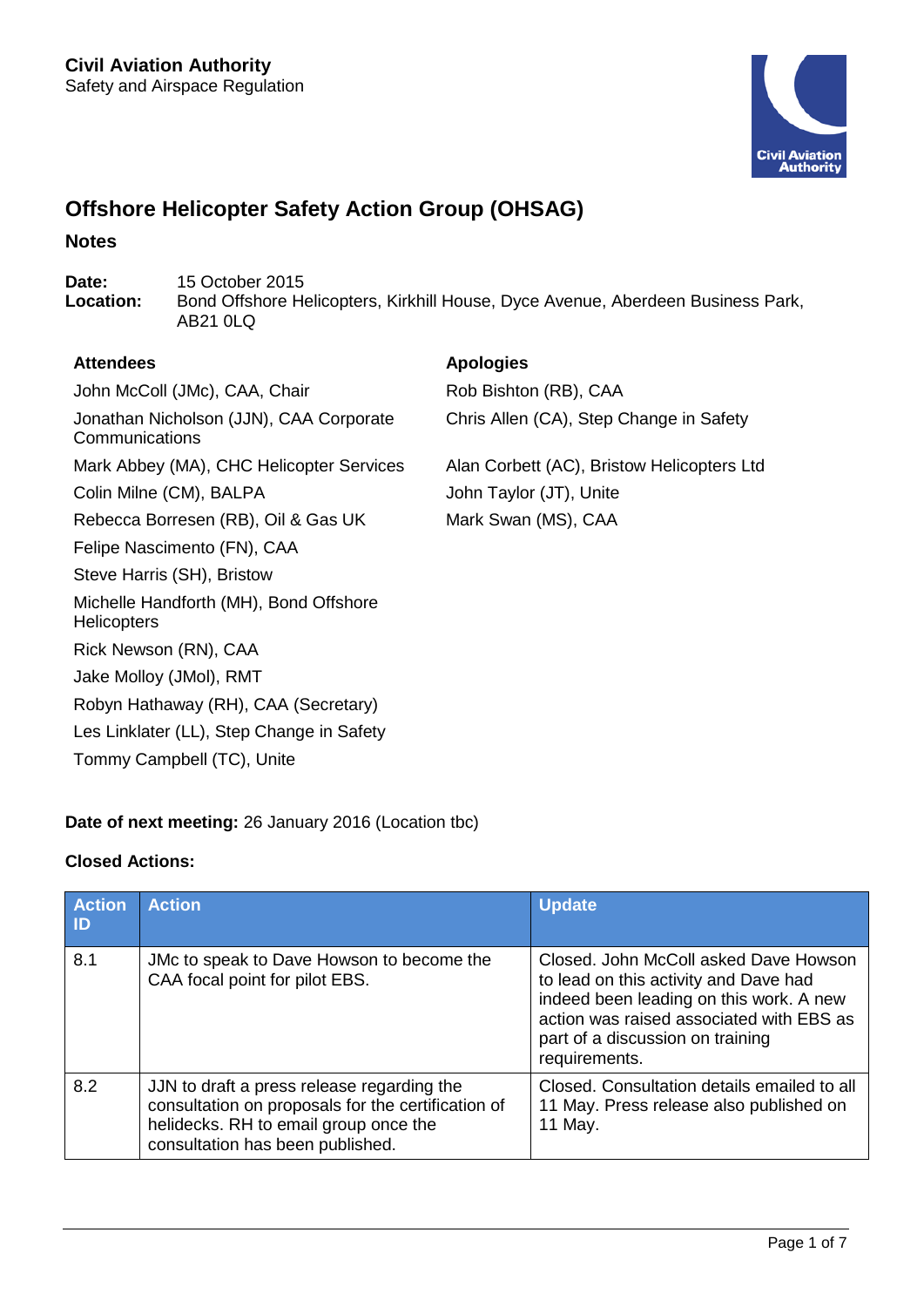| <b>Action</b><br>ID | <b>Action</b>                                                                                                                                                                   | <b>Update</b>                                                                                                                                                                                                                                                                                                                                                                                                   |
|---------------------|---------------------------------------------------------------------------------------------------------------------------------------------------------------------------------|-----------------------------------------------------------------------------------------------------------------------------------------------------------------------------------------------------------------------------------------------------------------------------------------------------------------------------------------------------------------------------------------------------------------|
| 8.3                 | FN to check with Kevin Payne regarding whether<br>there is anything within the ICAO Aerodrome<br>Annex regarding NUIs.                                                          | Closed. There is currently nothing within<br>Annex 14 Vol. II regarding NUIs. ICAO are<br>introducing the terms PAI (Permanently<br>Attended Installation) and NPAI (Not<br>Permanently Attended Installation) into<br>the supporting guidance material for<br>helidecks, which is anticipated to be<br>published in 2016.                                                                                      |
| 8.4                 | JJN to share the draft press release with the<br>group and press teams for comment before<br>publication.                                                                       | Closed. Press release for NUI decision<br>published in April.                                                                                                                                                                                                                                                                                                                                                   |
| 8.5                 | FN to convene a sub group of the OHSAG to<br>implement the recommendations from the<br>Cranfield report.                                                                        | Closed. Meeting held with NUI operators<br>on 17 June to clarify doubts on the CAA's<br>proposed way forward, which is supported<br>by the Oil & Gas industry.<br>Meeting held with Airbus helicopters held<br>on 18 Sept to clarify some areas of the<br>proposal.<br>Tech OHSAG sub-group to reconvene to<br>ensure the assumptions of the bow tie are<br>valid, especially with regards to Human<br>Factors. |
| 8.6                 | RH to forward a copy of the NUI firefighting<br>report, CAA proposals, bow tie models and<br>presentation to members of the group as soon as<br>possible following the meeting. | Completed on 28 April 2015.                                                                                                                                                                                                                                                                                                                                                                                     |
| 8.7                 | All to review the communications proposals and<br>provide feedback directly to JJN.                                                                                             | Closed. Feedback received. Further<br>comms to be sent to OHSAG members for<br>comment.                                                                                                                                                                                                                                                                                                                         |

# **Ongoing Actions**

| <b>Action</b><br>I ID | <b>Action</b>                                                                                                                                 | <b>Name</b>        | <b>Update</b>                                                                                                                       |
|-----------------------|-----------------------------------------------------------------------------------------------------------------------------------------------|--------------------|-------------------------------------------------------------------------------------------------------------------------------------|
| 7.1                   | RN to liaise with EASA regarding a<br>meeting between North Sea NAAs and<br>engage with them through the EASA<br>Collaborative Working Group. | <b>Rick Newson</b> | The NAA meeting is planned<br>to take place alongside the<br><b>Helicopter Research Meeting</b><br>(HSRMC) w/c 11 Jan 16 at<br>LGW. |

# **New Actions**

| <b>Action Action</b><br><b>ID</b> |                                                                                                                            | <b>Name</b> |
|-----------------------------------|----------------------------------------------------------------------------------------------------------------------------|-------------|
| $\mid$ 9.1                        | JMc to speak to Mark Chesney regarding the Co-operative Oversight<br>project and how helicopter operators can be involved. | John McColl |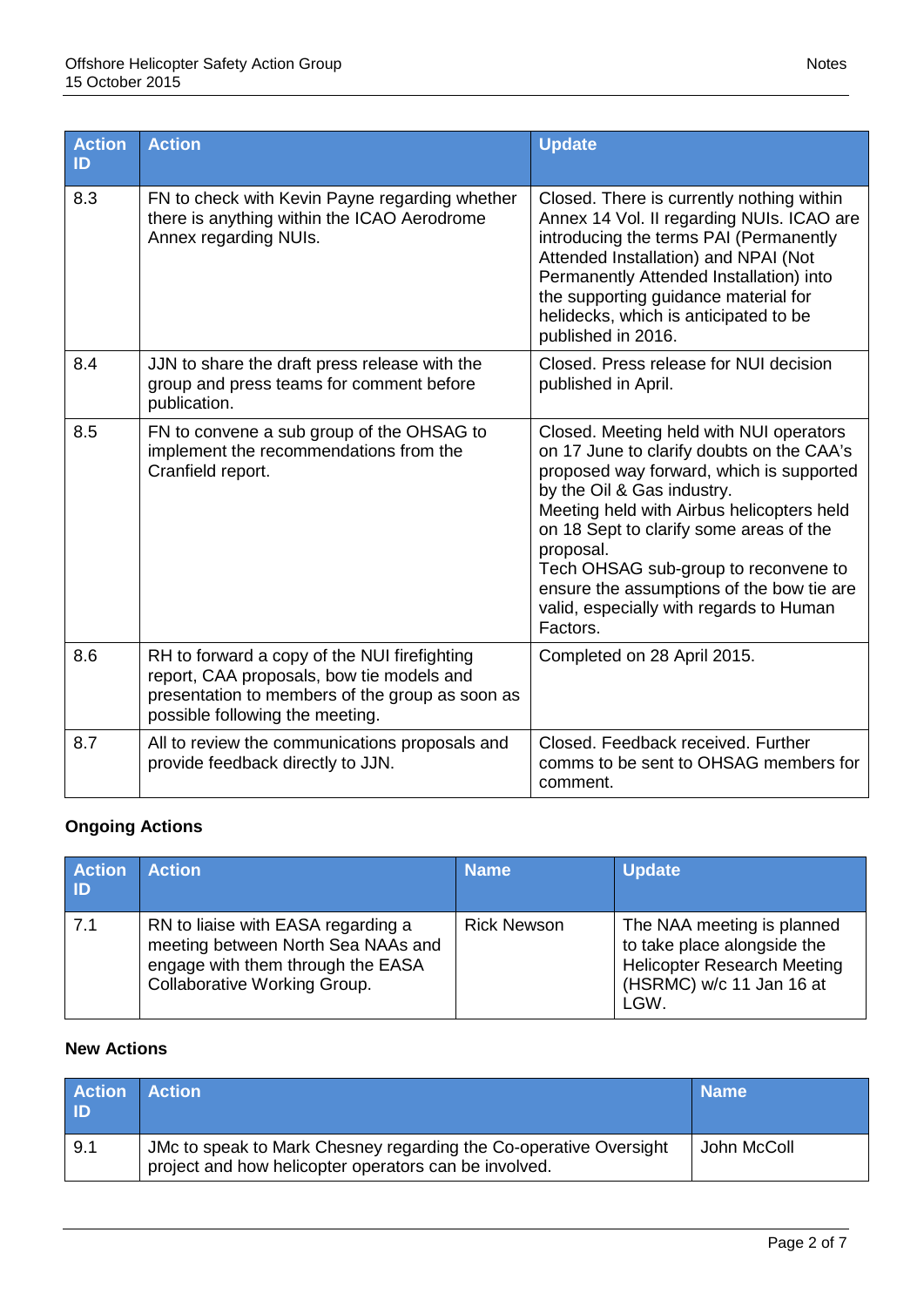| <b>Action</b><br>ID | <b>Action</b>                                                                                                                                                     | <b>Name</b>                               |
|---------------------|-------------------------------------------------------------------------------------------------------------------------------------------------------------------|-------------------------------------------|
| 9.2                 | RB to raise risks regarding consistency of application of Safety<br>Directive SD-2015-01 across all operators with the Oil & Gas UK<br>Board.                     | Rebecca Borresen                          |
| 9.3                 | JMc to invite the Norwegian CAA to attend a future OHSAG meeting.                                                                                                 | John McColl                               |
| 9.4                 | FN and RN to produce a checklist based on the controls within the NUI<br>bow tie, which OHSAG members will use to verify which controls are<br>actually in place. | Felipe Nascimento &<br><b>Rick Newson</b> |
| 9.5                 | FN to review wording of the NUI paper to ensure that a clear message<br>on acceptable (and conversely unacceptable) means of compliance is<br>conveyed.           | Felipe Nascimento                         |
| 9.6                 | RB to forward the UK CAA (i.e. FN and RN) the list of NUI operators<br>currently being served by AH helicopter types.                                             | Rebecca Borresen                          |
| 9.7                 | FN to liaise with HCA to ensure that reference to the new NUI<br>requirement is incorporated into HCA NUI plates.                                                 | <b>Felipe Nascimento</b>                  |
| 9.8                 | RN and FN to develop a visual cueing environment-based tiered NUI<br>classification system and submit it to the OHSAG for endorsement.                            | Felipe Nascimento &<br><b>Rick Newson</b> |
| 9.9                 | RB to liaise with Oil & Gas UK and the HSE to discuss the issue<br>regarding high fidelity training on EBS and the diving at work<br>regulations.                 | Rebecca Borresen                          |
| 9.10                | JMc to draft and circulate a problem statement on the EBS issues, to<br>include potential solutions.                                                              | John McColl                               |

# **Notes from the meeting**

JMc welcomed the group and introductions were made.

### 1. **Review Actions from previous meeting**

Actions 8.1, 8.2, 8.3, 8.4, 8.5, 8.6 and 8.7 from the previous meeting were closed.

Action 7.1 remains open. RN provided an update regarding foreign operators applying CAA Safety Directive SD-2015/01, and how all operators and NAAs could work in collaboration to ensure consistency across the offshore helicopter sector. JMc mentioned an internal CAA project regarding co-operative oversight and agreed to speak to Mark Chesney regarding this. It was agreed that the issue would also be raised with the Oil & Gas UK Board, and RB agreed to take this as an action.

#### **Action: JMc to speak to Mark Chesney regarding the Co-operative Oversight project and how helicopter operators can be involved.**

#### **Action: RB to raise risks regarding consistency of application of Safety Directive SD-2015-01 across all operators with the Oil & Gas UK Board.**

As part of action 7.1 there was a discussion on whether the Norwegian CAA or a Norwegian Operator building up work in the UK should be included at the OHSAG. The issue was raised by Mark Abbey and John McColl agreed to consider this.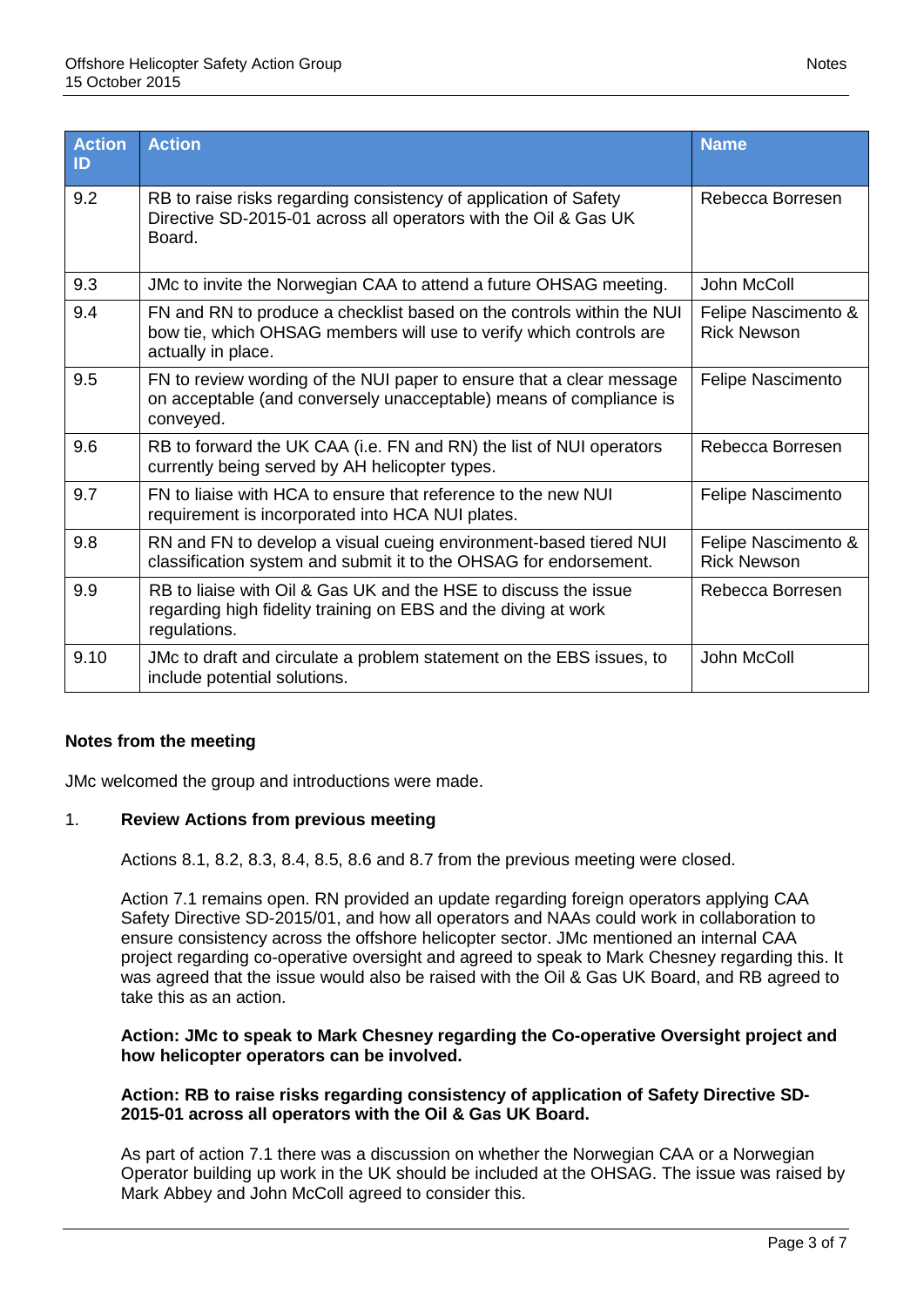Post meeting note, John McColl will invite the Norwegian CAA to attend the meeting where the CAP 1145 update report will be debated, as this will include the further purpose and scope for post CAP 1145 meetings.

### **Action: JMc to invite the Norwegian CAA to attend the January OHSAG meeting.**

### 2. **Review CAA Progress against Actions**

FN provided the group with an update on the work carried out on the NUI Firefighting Protection since the last OHSAG meeting. FN highlighted that very good progress had been made and we were approaching consensus, some further work re the detail was still to be completed.

#### Key points were:

1) Bow tie controls – the assumptions on existing operational controls other than those associated with an engine failure need revision and validation by the OHSAG members. The UK CAA will prepare a check list which industry (i.e. helicopter and NUI operators) will use to verify the extent to which the operational controls assumed to exist actually exist in practice. This is important to ensure that all branches of the bow tie are adequately covered.

#### **Action: FN and RN to produce a checklist based on the controls within the NUI bow tie, which OHSAG members will use to verify which controls are actually in place.**

2) Paper and bow tie release - OHSAG members have agreed that the paper may be released to extra-OHSAG parties which have manifested an interest in the new NUI way forward. Ahead of release, it may also be necessary to review the text used in the paper to ensure that the correct message is conveyed regarding compliance versus non-compliance with the solution. Current wording is based upon ICAO risk tolerability jargons, e.g., 'tolerable', 'tolerable with mitigation', 'intolerable' which could be misinterpreted.

#### **Action: FN to review wording of the NUI paper to ensure that a clear message on acceptable (and conversely unacceptable) means of compliance is conveyed.**

3) Airbus fleet performance and crashworthiness - FN reminded the OHSAG that the proposed NUI policy is centred on single engine failure accountability, i.e. in the case of a single engine failure on takeoff/approach, demonstrable clearances from deck edge and obstacles/water by 15 and 35 feet, respectively. OHSAG members were also informed of the meeting held between the UK CAA and Airbus Helicopters (AH) on 18 September 2015. OHSAG members are aware of ongoing liaison between the UK CAA and AH.

As per the UK CAA's request, Oil & Gas UK (RB) has agreed to send the UK CAA a list of who is operating the EC225 to NUIs.

#### **Action: RB to forward the UK CAA (i.e. FN and RN) the list of NUI operators currently being served by AH helicopter types.**

4) Fire-fighting requirement - OHSAG members aware that Appendix D of CAP 437 (i.e. fire fighting requirement for legacy NUIs) will be withdrawn at the next amendment cycle because CAP 437 is intended to cover newly-built platforms. However, letter of 2011 to industry (authored by UK CAA) will remain valid as it specifies the options of fire-fighting systems which they CAA will accept for credit in the new NUI solution.

5) NUI plates – HCA will be invited to include reference to the new NUI requirement based on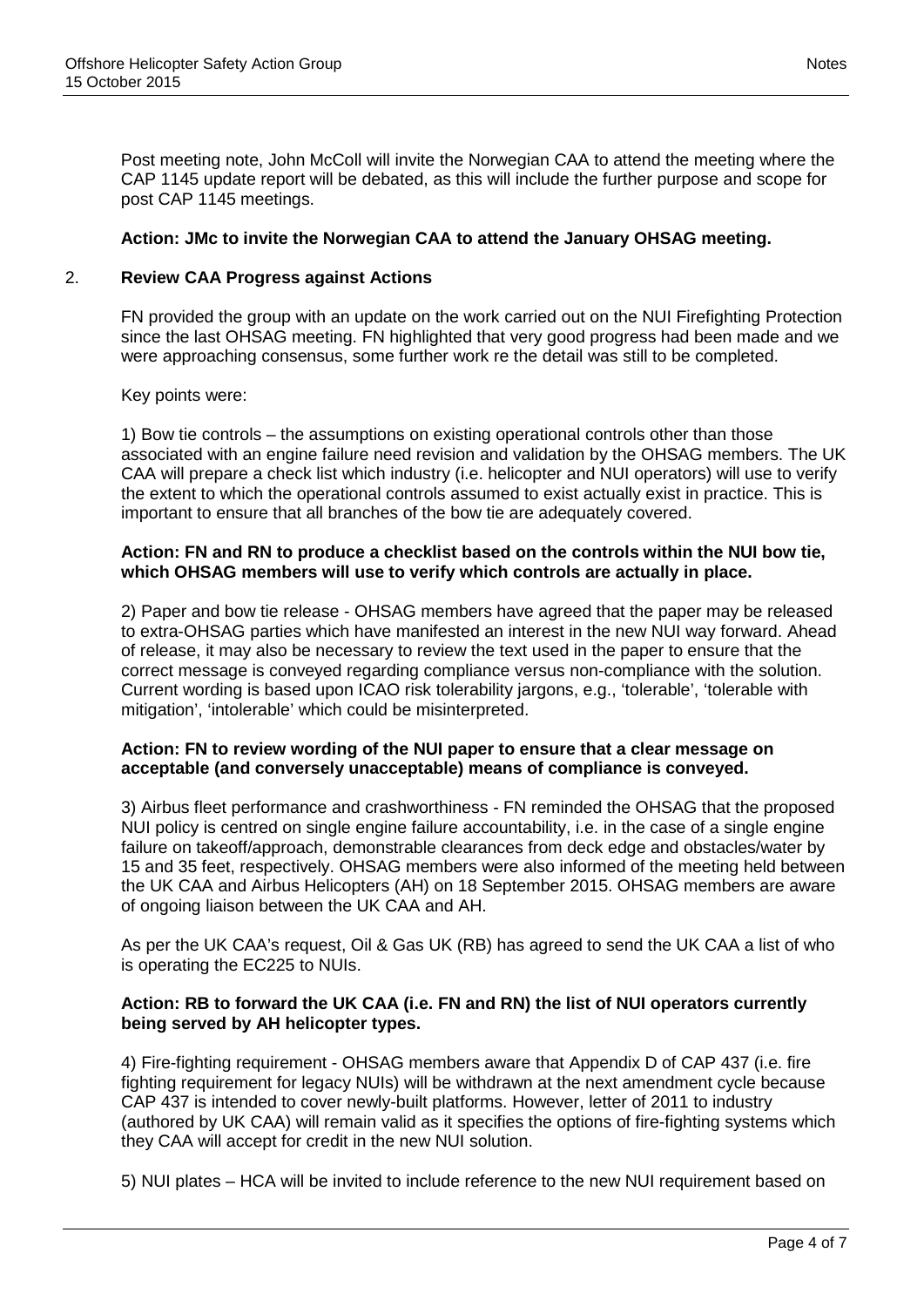revised conditions to obtain an exposure approval (i.e. PC1/PC2e and/or crash resistant/fire fighting system) into NUI plates.

#### **Action: FN to liaise with HCA to ensure that reference to the new NUI requirement is incorporated into HCA NUI plates.**

6) Deadline established to implement NUI of solution in its present format (i.e., based on helicopter performance and crashworthiness) - it has been agreed that a 3 month notice will be given to operators followed by a 3 month implementation period, i.e. hard deadline in 6 months' time, which the OHSAG members have found appropriate as this avoids changing piloting techniques during the dark winter period. Agreed date for full NUI solution implementation: 01 May 2016.

7) Night time flying –The UK CAA (i.e., RN and FN) proposed to start a new work stream. This will involve the analysis of the plates of all NUIs to offer the OHSAG a tiered system (e.g., level 1, level 2, level 3) ranking NUIs by the quality of the surrounding visual environment on approach/takeoff at night (especially with de-coupled AP upper modes). This is intended to create an OHSAG-endorsed baseline to restrict operations where necessary, whilst maintaining a level playing field. RB mentioned that this could lead to an anticipation of a planned voluntary ban on night operations at NUIs by NUI operators, which is currently foreseen to 2018 as NUI operators are not inclined to fit the new H and circle lighting requirements. OHSAG agreed that this may create a logistical issue (e.g., platform maintenance rescheduling needed) to be resolved by Oil and Gas UK which, nevertheless, does not justify continuous unguarded operations to any NUI identified as high risk during nighttime operations. The CAA proposal was endorsed by the OHSAG members.

### **Action: RN and FN to develop a visual cueing environment-based tiered NUI classification system and submit it to the OHSAG for endorsement.**

# 2.2 **Progress Report**

JMc reminded the group that CAP 1145 had 32 actions and 29 recommendations, when CAP 1243 was published as the first progress report the actions had reduced to 19 and the recommendations to 18. JMc pointed out that the CAA team had met recently to review the progress and that he could report that good overall progress was being made, many actions and recommendations were on the cusp of being closed, a few are proving more challenging and RN provided a verbal update on the actions. JMc said that it was his plan to publish the next update for April 2016 and will try to provide OHSAG with visibility of the report at the earliest opportunity.

It was confirmed that the report would include EASA's responses to the recommendations, and that EASA had been invited to the next OHSAG to provide an update.

### 2.3 **Recommendation 6 by the Transport Select Committee**

The CAA report (CAP XXX) was circulated to the group by correspondence prior to the meeting. JMc briefly introduced the paper and asked for comments. The group discussed the CAA's response to recommendation 6 made by the Transport Select Committee. All agreed that the report was informative, however it was noted that there continued to be a difference between the numbers of reports and that further work was required to identify where the differences were.

CM offered a possible explanation for the difference in that it is common place in the UK to rotors run with the same crew to maximise crew availability for a second flight offshore. The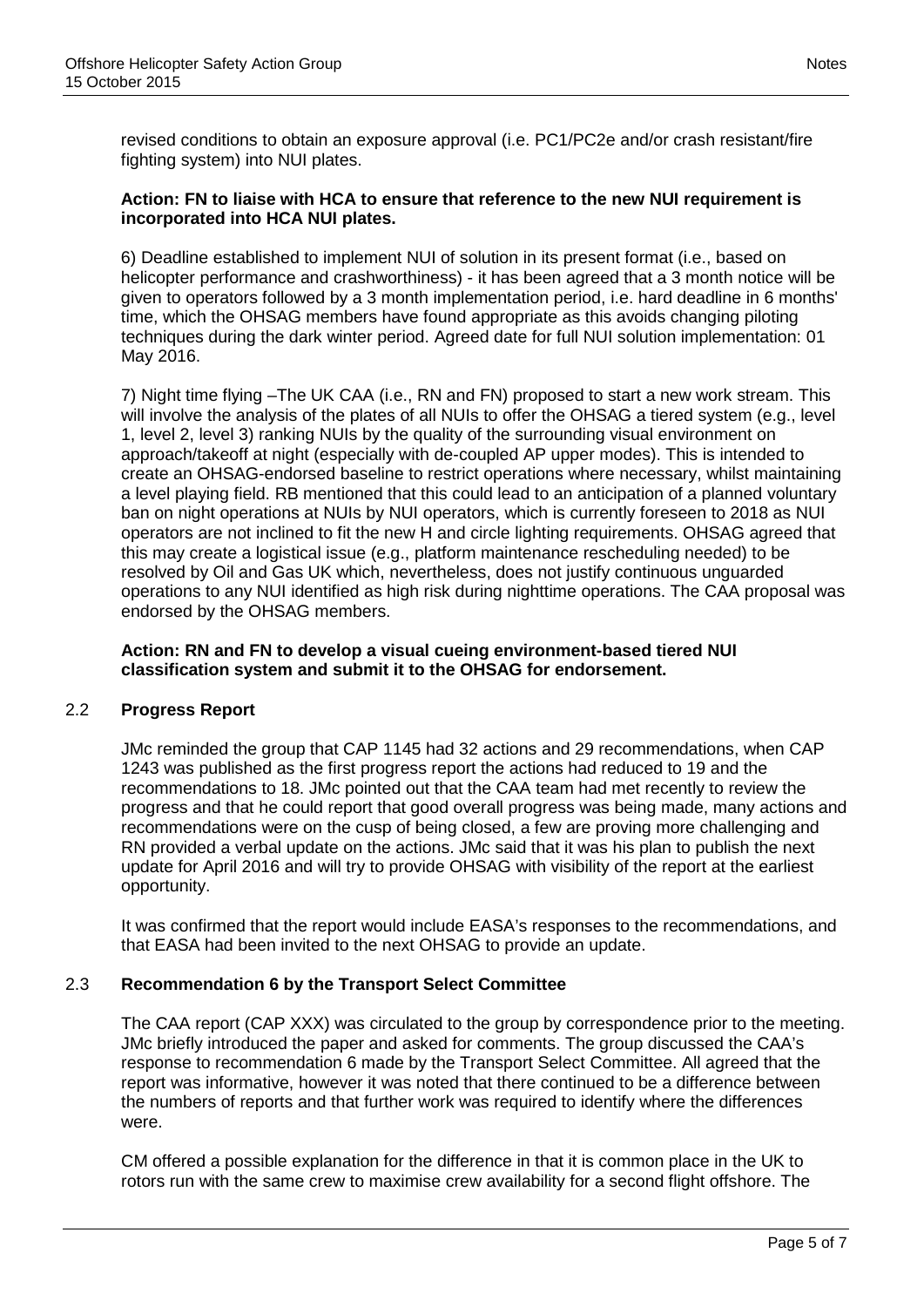Norwegians shut down in between sorties and this may precipitate better reporting conditions compared to a less rested crew after 2 offshore flights.

On this basis it was agreed to proceed with publishing the report. Post meeting note, CAA are looking at the data again to ensure it is as representative as possible, if any substantial changes are made it will be re-circulated to OHSAG before publishing.

#### 5. **Review Helicopter Operators' progress against recommendations**

MA raised with the group that the three helicopter operators had chosen to implement two different systems of EBS jackets, which would result in two difference sets of training standards. It was agreed that this had been a commercial decision by the operators and should not affect safety.

LL provided a brief update on the results of the passenger size work and that 60,000 workers had been measured, and that Step Change had been asked by other parts of the world to provide support and advice on implementing it elsewhere.

LL also raised an issue with the group regarding the EBS and high fidelity training in relation to the rules imposed for training with diving equipment required by the Health and Safety Executive. Discussion was held on this topic with suggestions for alternative options put forward. It was agreed that Oil & Gas UK would approach the HSE to discuss this point further. In addition, John McColl agreed to assist LL on this matter to clarify the OHSAG position by circulating a problem statement with possible options based upon some information that LL agreed to supply.

#### **Action: RB to liaise with Oil & Gas UK and the HSE to discuss the issue regarding high fidelity training on EBS and the diving at work regulations.**

#### **Action: JMc to draft and circulate a problem statement on the EBS issues, to include potential solutions.**

**Post meeting note:** JMc has circulated a paper. Comments have been received and will now plan a meeting with all interested parties. As this is a significant issue for the industry it is important that good progress is made on this before reporting back to OHSAG, as such it has been decided to postpone the January OHSAG by approximately one month so that OHSAG can have the best information on which to make a decision.

### 6. **Review Oil & Gas industry progress against recommendations**

RB updated the group on the Joint Industry Helicopter Operator Auditing Project.

#### 7. **Stakeholder Engagement Plan & determination of content to brief to Government officials, stakeholders groups and the media**

JJN provided an update on planned engagement.

#### 8. **AOB**

The members of the OHSAG agreed that the communication from contractors (e.g., Oil and Gas companies) needs to improve as it is currently mainly being done tactically. Helicopter operators are at the tail end of the logistics chain and need to reconnect the procurement and operations departments to ensure safety is maintained. This needs improvement. MH suggested that a workshop could be held between all involved to ensure that each party understands clearly each